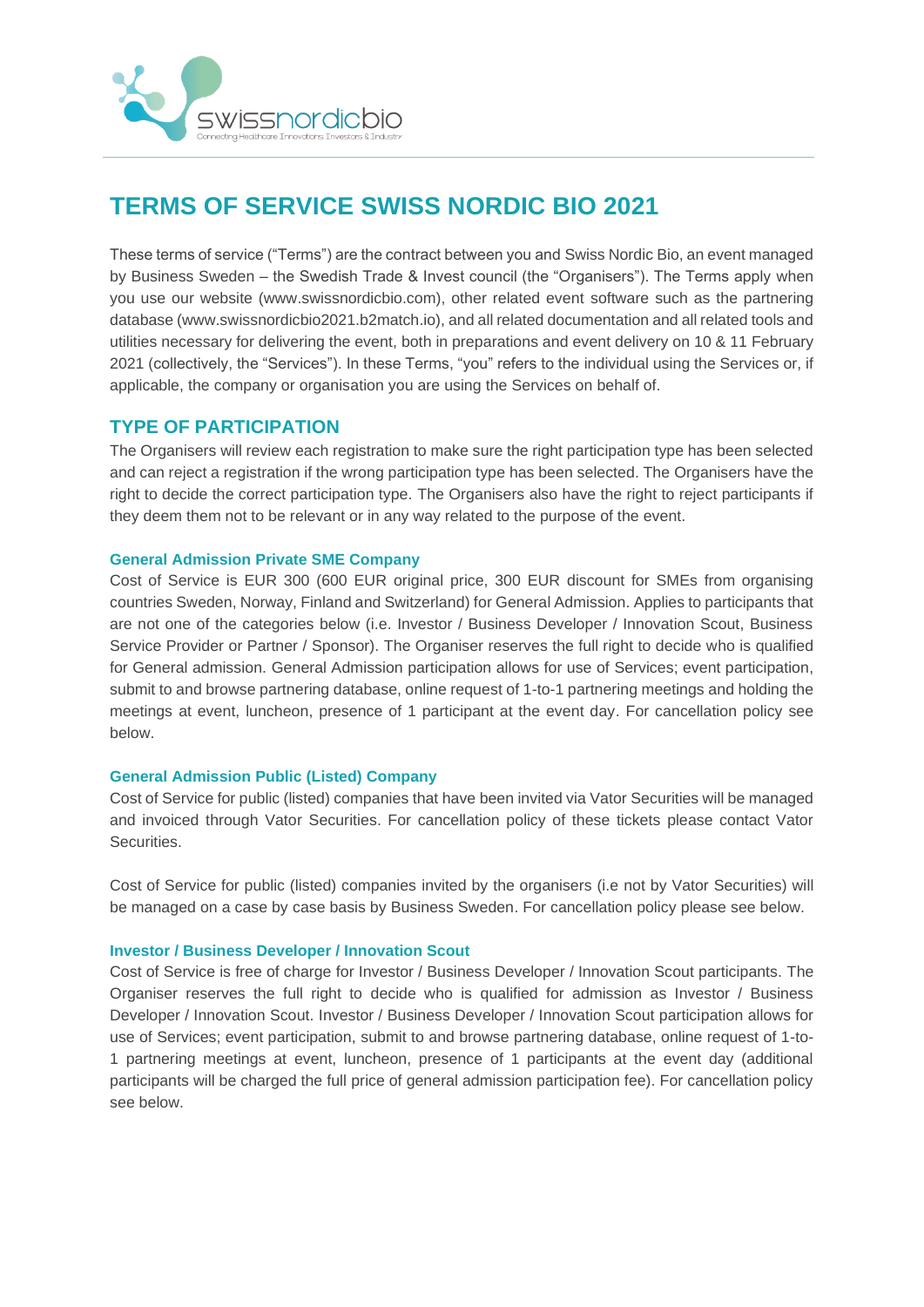

## **Business Service Provider**

Cost of Service is EUR 1000 for Business Service Providers. The Organiser reserves the full right to decide who is qualified for admission as Business Service Provider. Business Service Provider participation allows for use of Services; event participation, submit to and browse partnering database, online request of 1-to-1 partnering meetings and holding the meetings at event, luncheon, presence of 1-2 participants at the event day (additional participants will be charged full price of General Admission participation fee). For cancellation policy see below. Maximum 10 Business Service Providers per event are allowed.

## **Partnership / Sponsorship**

Cost of Service is agreed upon separately for Partnership / Sponsorship participants. The Organiser reserves the full right to decide who is qualified for admission as Partner / Sponsor. Partner / Sponsor participation allows for use of Services; event participation, submit to and browse partnering database, online request of 1-to-1 partnering meetings and holding the meetings at event, luncheon,(amount of participants agreed separately with each Partner / Sponsor). Partner / Sponsorship participation also allows for additional usage of the Service as agreed upon in Partnership / Sponsorship agreement between Organiser and Partner / Sponsor. For cancellation policy see below and Partnership / Sponsorship agreement.

# **Payment and invoice**

Payment has to be made in order to finalise the registration and to use the Services. Payment can only be made online and with credit card. Payments are handled by the payment service provider Stripe. In special cases (the Organiser reserves the full right to decide what is considered as special case) the Organiser can allow for other payment methods such as invoicing.

Swedish VAT of 25% is applicable. All companies are obliged to provide:

- Company name
- Company address
- VAT number

Swedish companies will be invoiced with Swedish VAT.

EU-companies will be invoiced without VAT as EU reverse charge is applied to the Service (https://ec.europa.eu/taxation\_customs/business/vat/eu-vat-rules-topic/where-tax\_en). All other companies that do not provide a VAT number will be invoiced with Swedish VAT. All private persons will be invoiced with Swedish VAT.

An invoice will be made available for download in the participant's account after the payment has been made.

## **CANCELLATION POLICY**

Cancellation of participation must be notified and communicated to the Organisers. If cancellation is not notified, the Organisers have the right to claim the participation fee or cost of service provided and any other additional fees and charges that may have been brought upon the Organiser as a result of you not showing up to the event. Cancellation is to be notified by sending an email to; [info@swissnordicbio.com,](mailto:info@swissnordicbio.com) or by telephoning the organisers; +43 1 402 35 15 00.